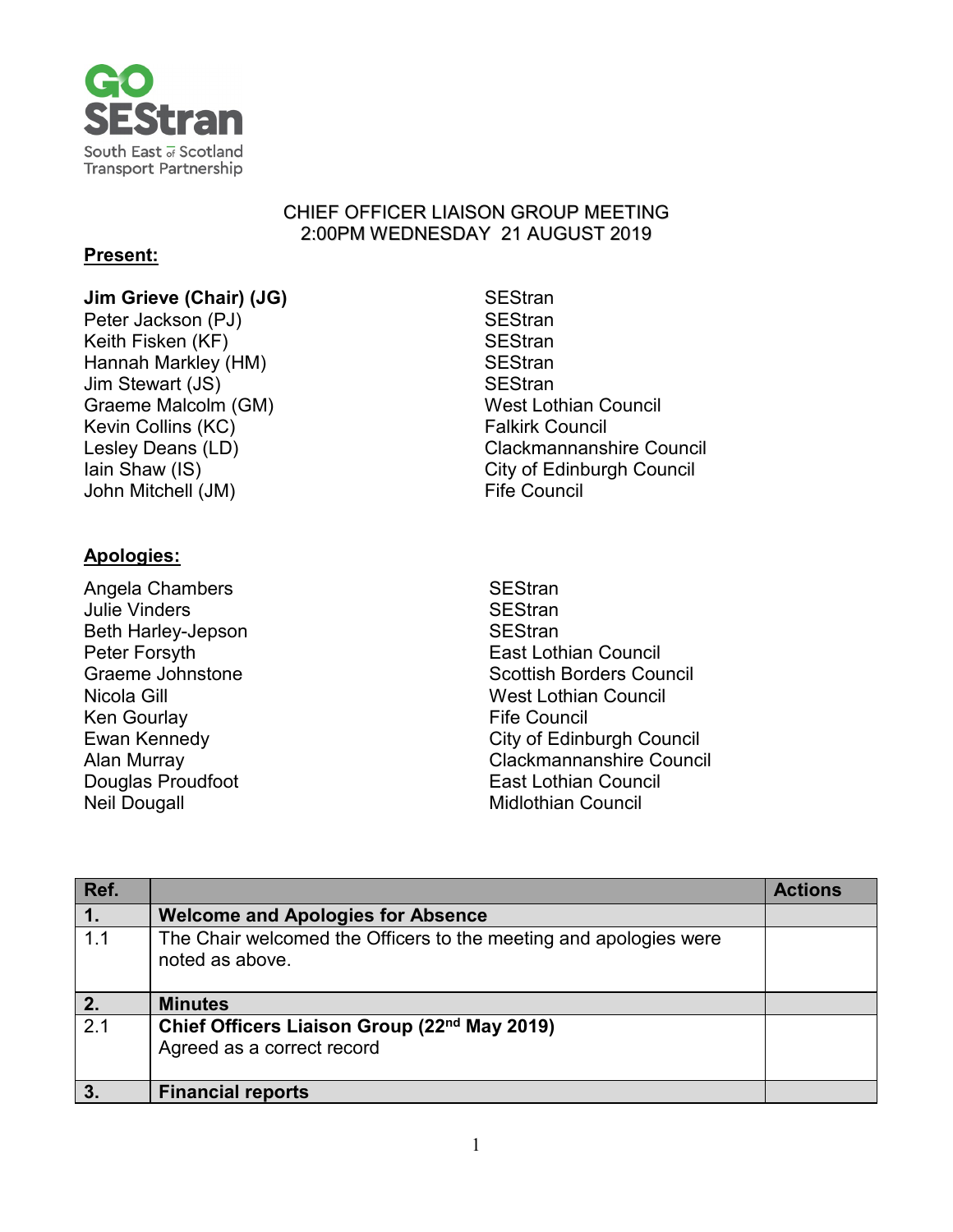| 3.1 | IS advised that the next board paper will consist of 3 financial reports;<br>the external auditors report, audited accounts 18/19 and the financial<br>performance report for this current year.                                                                                                                                                                                                                                                                      |           |
|-----|-----------------------------------------------------------------------------------------------------------------------------------------------------------------------------------------------------------------------------------------------------------------------------------------------------------------------------------------------------------------------------------------------------------------------------------------------------------------------|-----------|
|     | The audited accounts 18/19 report will highlight the underspend of<br>£32,000 and will show how it can be carried forward to the next financial<br>year.                                                                                                                                                                                                                                                                                                              |           |
| 4.  | <b>Projects Update</b>                                                                                                                                                                                                                                                                                                                                                                                                                                                |           |
| 4.1 | KF presented a brief breakdown of some of SEStran's project outputs.<br>The project update was requested by the board to see how it is linked to<br>the Business plan.                                                                                                                                                                                                                                                                                                |           |
|     | A promotional campaign developed for GO e-Bike launched at<br>the TRANSCEND festival in June. Do the Ride Thing encourages<br>responsible use of bicycles in all settings and promotes the<br>benefits that e-bikes can bring. This also include combining cycle<br>training to employability pool (open to new employers).<br>The comms strategy for Bikeability Scotland will be launched in<br>September and will be included in the project report for the board. |           |
|     | LD asked if pictures of the final ReCYCLEd Signs could be<br>shared. KF agreed to circulate.                                                                                                                                                                                                                                                                                                                                                                          | <b>KF</b> |
|     | Real time passenger information (RTPI) in Galashiels is stable<br>and SEStran is going to fund the cost in Fife. KF mentioned to<br>members if there are anymore key sites who have problems with<br>travel line information then to let him know. However, the budget<br>is limited. Hopefully more sites can be managed within budget.<br>JG stated that if we deal with sites already mentioned, then most<br>sites will get back to RTPI.                         |           |
|     | KF stated that the Journey Planner for The Thistle Assistant<br>Programme is funded by Scottish enterprise and phase 1 is due<br>to be completed in October 2019. This will then be shared at the<br>next equality & access to healthcare forum which can be<br>discussed in more depth.<br>SEStran will be working with Scottish Enterprise to explore phase<br>$\bullet$                                                                                            |           |
|     | 2 funding to continue the project.<br>KF also noted that there is a piece of UK legislation highlighted in<br>2018 which requires all public sector websites to be enabled &<br>accessible for all this year. KF asked to pass onto colleagues and<br>local authorities.                                                                                                                                                                                              |           |
|     | KF announced that SEStran will be employing an intern through<br>$\bullet$<br>Inclusion Scotland to work with the Thistle Assistance. Due to<br>start in October and KF is happy to share more information about<br>this opportunity.                                                                                                                                                                                                                                 |           |
|     | Feedback has been received from Transport Scotland (TS) about                                                                                                                                                                                                                                                                                                                                                                                                         |           |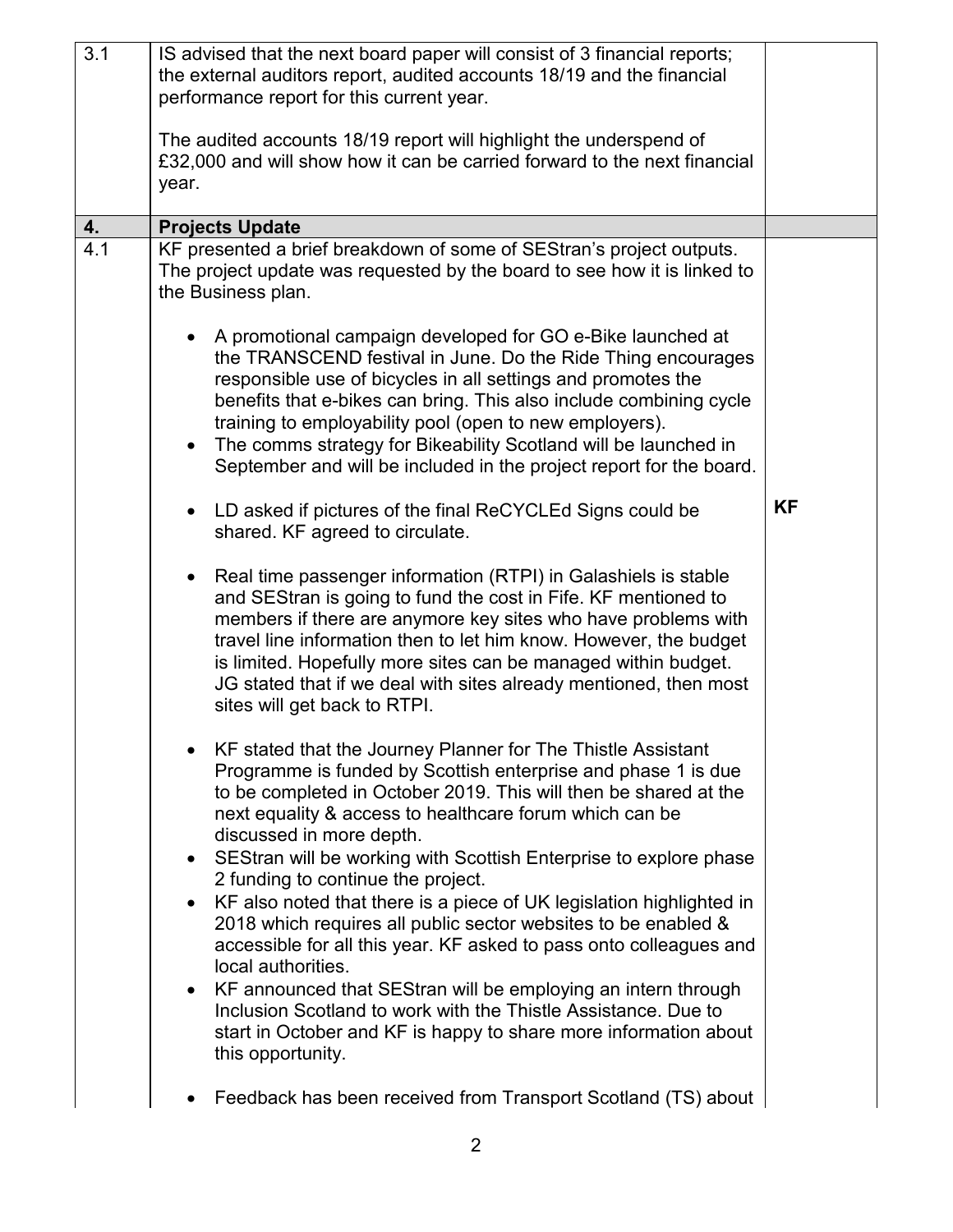|    | the initial case for change for the Newburgh Train Station. The                                         |              |
|----|---------------------------------------------------------------------------------------------------------|--------------|
|    | report will be updated to align with TS requirements.                                                   |              |
|    | The community group is happy to proceed with Fife Council and                                           |              |
|    | SEStran support, and TS will continue to fund.                                                          |              |
|    |                                                                                                         |              |
|    | KF stated that SEStran are looking for partners from Local                                              |              |
|    | Authorities to work jointly to deliver mobi-hubs in the SEStran                                         |              |
|    | region. If interested partners should speak to JS or JV.                                                |              |
|    |                                                                                                         |              |
|    | KF also presented to officers the new EU 'CONNECT' project.                                             |              |
|    | This will kick off in October and involves best practice in port                                        |              |
|    | areas. SEStran are leading on a work package involving                                                  |              |
|    | communicating and marketing.                                                                            |              |
|    |                                                                                                         |              |
|    | The final update KF mentioned is a reminder of the up and                                               | <b>JG/KF</b> |
|    | coming forum meetings. JM asked if it would be possible for the                                         |              |
|    | Freight and Logistics forum to be brought forward? JG stated he                                         |              |
|    | would be happy to discuss if we can move it to the end of                                               |              |
|    | October?                                                                                                |              |
|    |                                                                                                         |              |
| 5. | <b>Draft Annual Report</b>                                                                              |              |
|    | KF mentioned that SEStran will be presenting a draft Annual Report at                                   |              |
|    | the next P&A and Partnership Board meeting and happy to circulate for                                   |              |
|    | any additional comments. The report will be published by the end of the                                 |              |
|    | year.                                                                                                   |              |
|    |                                                                                                         |              |
| 6. | <b>ECMA</b>                                                                                             |              |
|    | JG presented a brief update about the recent ECMA meeting, attended                                     |              |
|    | by Councillor Gordon Edgar and Jim Grieve. KF will be attending the                                     |              |
|    | next meeting in September.                                                                              |              |
|    |                                                                                                         |              |
| 7. | <b>Regional Working Groups</b>                                                                          |              |
|    | JS highlighted the next Regional Transport working group in September                                   |              |
|    | and stated there has been no feedback from consultants about the                                        |              |
|    | workshop yet. JS also made the chief officers aware that JG will now be                                 |              |
|    | chairing the Regional Transport working group for ESES.                                                 |              |
|    |                                                                                                         |              |
| 8. | <b>Electric Vehicle Strategy</b><br>JS mentioned that he had received HITRANS and draft TACTRAN EV      |              |
|    | documentation. Establishing a baseline is key, therefore external                                       |              |
|    | consultancy support is needed. The effectiveness and usefulness of                                      |              |
|    |                                                                                                         |              |
|    | their PTO approach was discussed. LD mentioned that there needs to                                      |              |
|    | be a regional strategy that is suitable for all and delivers guidance. JM                               |              |
|    | mentioned he is happy to share Fifes version of the EV strategy.                                        |              |
|    |                                                                                                         |              |
|    |                                                                                                         |              |
| 9. | <b>Edinburgh Low Emission Zone</b>                                                                      |              |
|    | JS stated that the next LEZ meeting is at the end of August and would                                   |              |
|    | appreciate any input about any agenda items. JS will then put together a<br>short agenda for Edinburgh. | JS           |